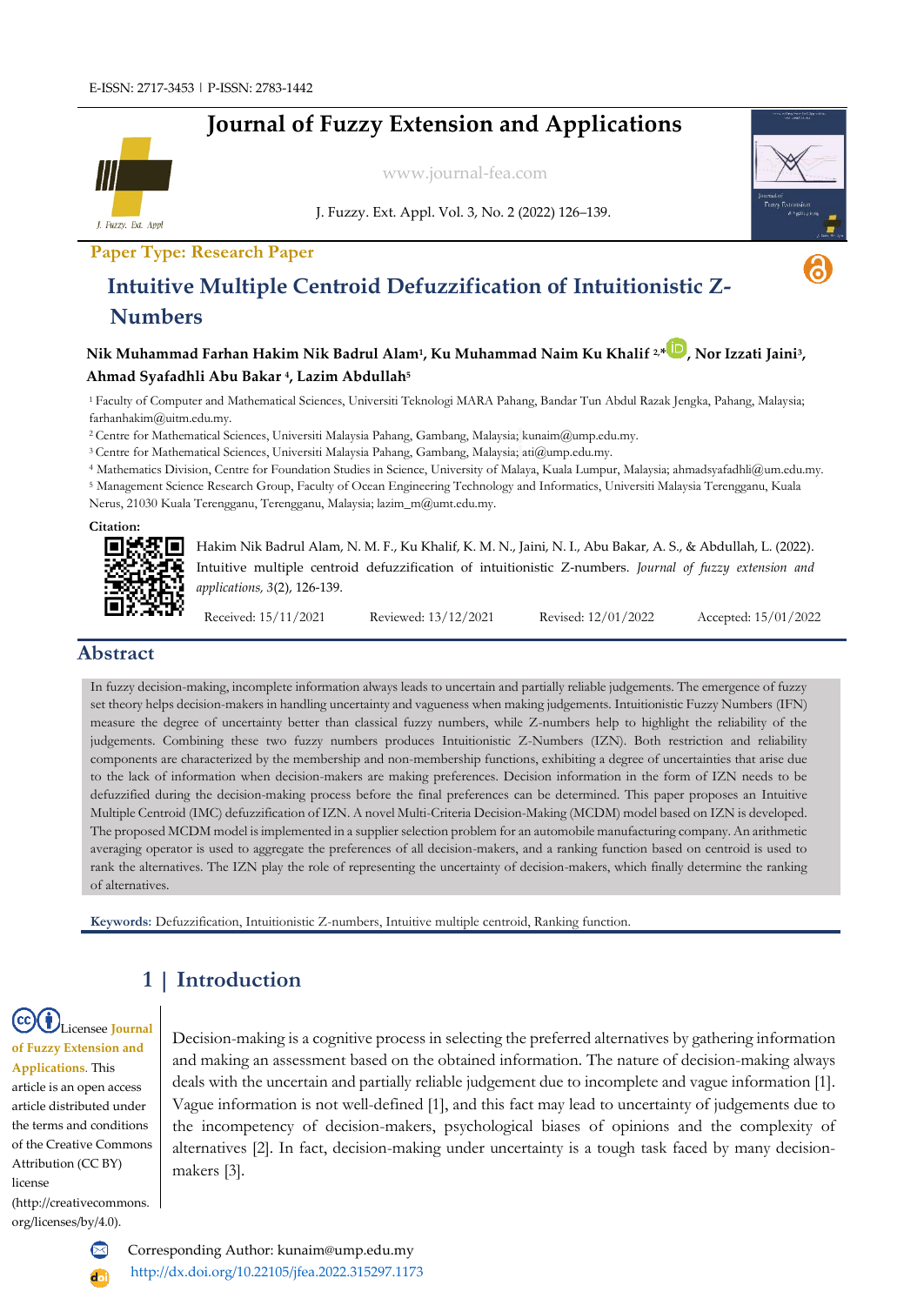

The classical decision-making methods used crisp numbers 0 or 1 to describe whether a statement is either false or true, respectively. For instance, the importance of a matter is determined by the linguistic terms "important" and "not important", in which the level of importance between these two linguistic terms could not be exactly measured. The emergence of the fuzzy set theory by Zadeh [4] improved the decisionmaking methods, in which the truth of a statement is justified by a membership function taking any number in the interval [0,1]. From the previous example, the level of importance of a matter can now be measured by many linguistic terms such as "extremely not important", "not important", "moderately important", "important", and "extremely important". Using the knowledge of the fuzzy set, each of these linguistic terms can be represented by a membership value which takes any number in the interval [0,1]. Hence, the vagueness of the opinion on the importance of such a thing can be catered. Moreover, Bellman and Zadeh [5] implemented the fuzzy set theory in a decision-making application.

Additionally, Zadeh [6] and [7] further extended the concept of the fuzzy set to define a fuzzy subset of the real number line whose maximum membership values are clustered around a mean value. The arithmetic properties of fuzzy numbers were further studied by Dubois and Prade [8]. Some commonly used shapes of fuzzy numbers are triangular and trapezoidal. Fuzzy numbers have a better capability of handling vagueness than the classical fuzzy set. Making use of the concept of fuzzy numbers, Chen and Hwang [9] developed fuzzy Technique for Order of Preference by Similarity to Ideal Solution (TOPSIS) based on trapezoidal fuzzy numbers. Apart from that, Chang [10] replaced crisp values with fuzzy triangular numbers to construct pairwise comparison matrices in fuzzy Analytical Hierarchy Process (AHP). Many other Multi-Criteria Decision-Making (MCDM) methods were developed based on fuzzy numbers. However, the classical fuzzy set has its limitation since it does not consider the non-membership function and the hesitation degree [11].

Instead of considering the membership function alone, Atanassov [12] generalized the fuzzy set into an Intuitionistic Fuzzy Set (IFS) by defining the non-membership function. The membership and nonmembership values represent the degrees of belongingness and non-belongingness to the fuzzy set, respectively. The IFS has better flexibility in handling uncertainty as compared to the classical fuzzy set [13]. In fact, the IFS is very powerful when human evaluations are needed to solve problems with incomplete information [14]. The IFS has also become an important tool for researchers [15], and it has been implemented in many real-world applications such as pattern recognition, time series forecasting and MCDM. Among the applications of IFSs in MCDM are intuitionistic fuzzy TOPSIS [16], intuitionistic fuzzy preference relations [17] and triangular intuitionistic fuzzy AHP [18].

Zadeh [19] introduced a new type of fuzzy number called a Z-number. The Z-number consists of two components, namely the restriction and reliability components. The first component denotes the degree of values that a variable can take, while the second component measures the reliability of the first component. For simplicity, both components can be considered as trapezoidal fuzzy numbers [19]. For example, the statement "the book is very thick, very surely" is a form of Z-statement in which the first statement determines the thickness of the book. In contrast, the second component indicates the degree of sureness and certainty, which measures the level of reliability of the first component. The application of Z-number in many fields has highlighted its strength in describing the preferences of decision-makers or experts.

Many MCDM methods have been developed by implementing Z-numbers to describe the decision information. Among the early years of this development, Kang et al. [20] proposed a defuzzification method of Z-numbers based on the fuzzy expectation theory. The proposed method was implemented in a vehicle selection problem [21]. Also, Ku Khalif et al. [22] improved the defuzzification method using an Intuitive Multiple Centroid (IMC) approach. Using this method, the trapezoidal fuzzy numbers are partitioned into three areas, and the sub-centroid of each area is calculated. Then, a conversion method of Z-numbers into regular fuzzy numbers was proposed. The proposed defuzzification method was applied in a staff recruitment problem.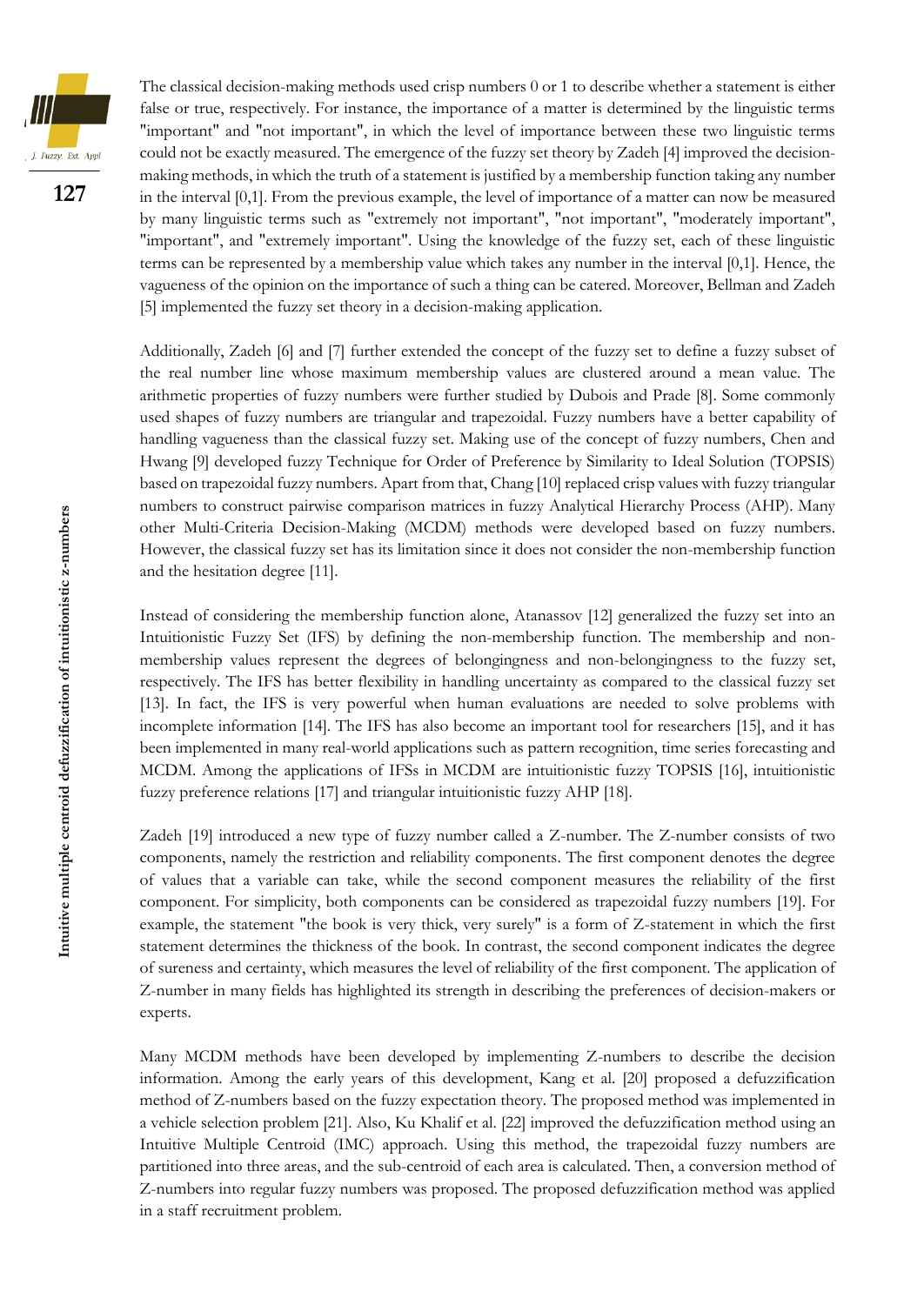Recently, Sari and Kahraman [23] proposed a combination of the Intuitionistic Fuzzy Number (IFN) and Z-number, namely Intuitionistic fuzzy Z-Number (IZN). In the IZN, both restriction and reliability components are characterized by the membership and non-membership functions. Hence the uncertainty and reliability of the preferences are handled. A defuzzification of IZN was given in [23], mimicking the concept of the accuracy function of IFN. Considering the applicability of IMC in [22], this paper aims to propose a defuzzification method for IZN via the IMC approach. The conversion method of IZN into regular IFN is proposed once the IMC index of the membership and nonmembership functions of IZN is obtained. An MCDM problem on supplier selection is adopted to illustrate the proposed defuzzification method. The proposed IMC approach has the advantage of representing the fuzzy number together with the height of the membership function. Therefore, converting IZN into IFN results in easy implementation for the application of the MCDM. In fact, the IMC approach considers both the membership and non-membership functions of IFN. Hence the uncertainty in the decision-making process is handled.

This paper is organized as follows: Section 1 presents the introduction. Section 2 reviews some preliminaries related to IFN, Z-numbers and IZN. The methodology in developing the MCDM method is proposed in Section 3. Section 4 illustrates an MCDM problem, and Section 5 concludes the paper.

### **2 | Preliminaries**

This section reviews some preliminaries related to IFS, Z-numbers and IZN. The IFS is a generalization of the classical fuzzy set, defined as follows [12]:

**Definition 1.** An IFS is a subset of the universe of discourse, U, written in the form of:

$$
I = \left\{ x, \mu_I(x), \nu_I(x) \mid x \in U \right\}.
$$
 (1)

Where  $\mu_1: x \to [0,1]$  and  $\nu_1: x \to [0,1]$  are the membership and non-membership functions of the element  $x$ , respectively.



An extension of the IFS is an IFN. A trapezoidal IFN (TrIFN),  $A_t = (a_2, a_3, a_4, a_5, a_1, a_3, a_4, a_6)$  as illustrated in *Fig. 1,* is defined below.

**Definition 2.** A TrIFN  $A_i = (a_2, a_3, a_4, a_5, a_1, a_3, a_4, a_6)$  is characterized by the following membership function.

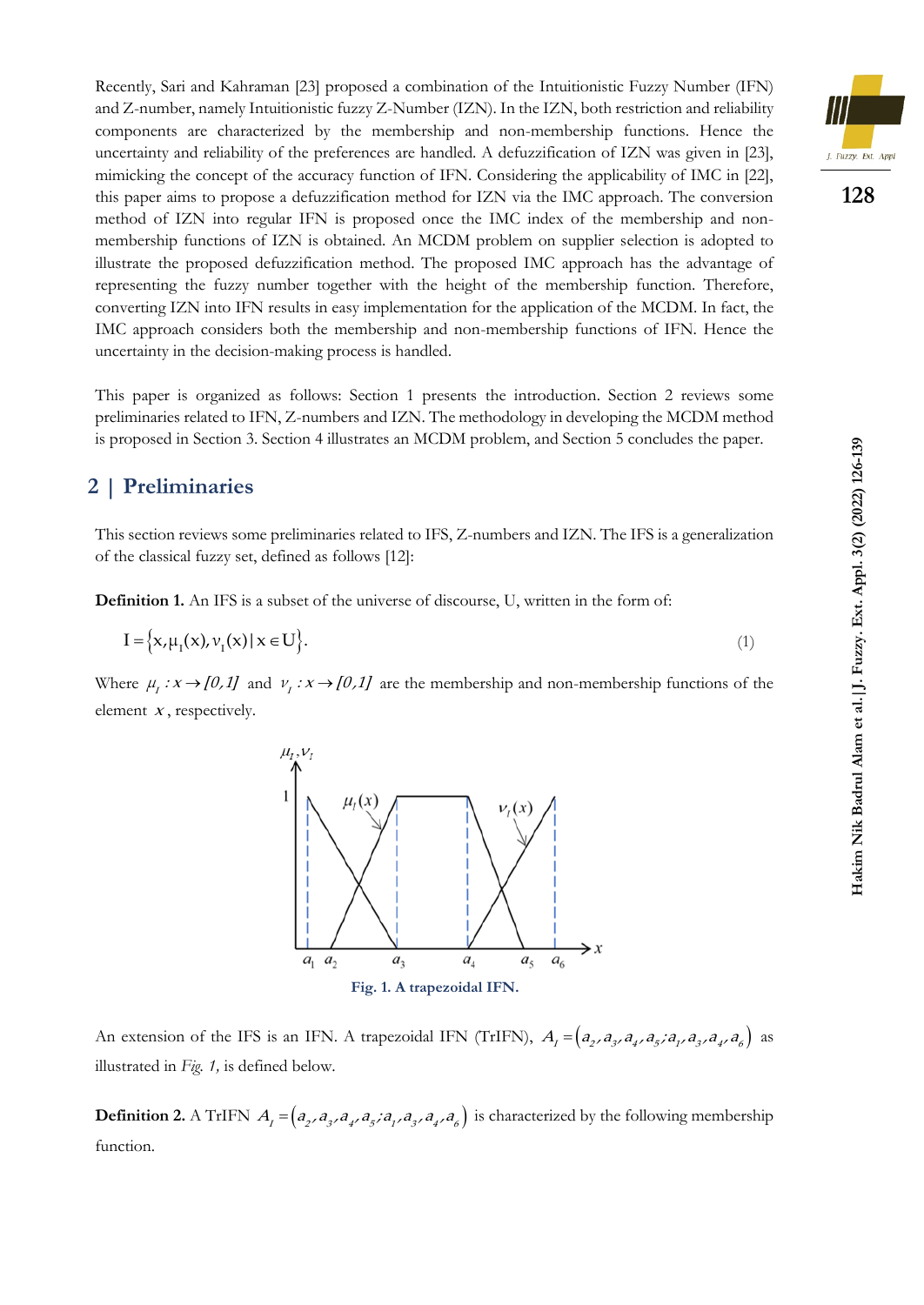$$
\frac{1}{\frac{1. \text{Fuzzy. Ext. Appl}}{100}}
$$

**129**

$$
\mu_{A_1} = \begin{cases}\n\frac{x - a_2}{a_3 - a_2} & , x \in [a_2, a_3] \\
1 & , x \in [a_3, a_4] \\
\frac{a_5 - x}{a_5 - a_4} & , x \in [a_4, a_5] \\
0 & , \text{ otherwise}\n\end{cases}
$$
\n(2)

And non-membership function is expressed by

$$
v_{A_1} = \begin{cases} \frac{a_3 - x}{a_3 - a_1} & , x \in [a_1, a_3] \\ 0 & , x \in [a_3, a_4] \\ \frac{x - a_4}{a_5 - a_4} & , x \in [a_4, a_6] \\ 1 & , \text{ otherwise.} \end{cases}
$$
(3)

Next, the definition of the Z-number is reviewed.

**Definition 3.** A Z-number,  $Z = (A, R)$ , consists of two components A and R. A is the fuzzy constraint on the values that a variable can take while  $R$  it is a measure of the reliability of  $A$ . For simplicity, both components of the Z-number can be represented by trapezoidal fuzzy numbers [19], as shown in *Fig. 2*.



Making use of Z-numbers in solving a MCDM problem, Ku Khalif et al. [22] proposed an IMC defuzzification approach. In their method, the trapezoidal plane is divided into three parts, where the subcentroid of each area is found. Then, the sub-centroids are connected to form a triangular plane, and the IMC index is calculated. The IMC index of a trapezoidal fuzzy number  $A = (a_1, a_2, a_3, a_4; h)$  is given as follows:

$$
IMC(x,y) = \left(\frac{2(a_1 + a_4) + 7(a_2 + a_3)}{18}, \frac{7h}{18}\right).
$$
\n(4)

Using the obtained IMC, the Z-number  $Z = (A, R)$  is converted into a regular fuzzy number using the following three steps: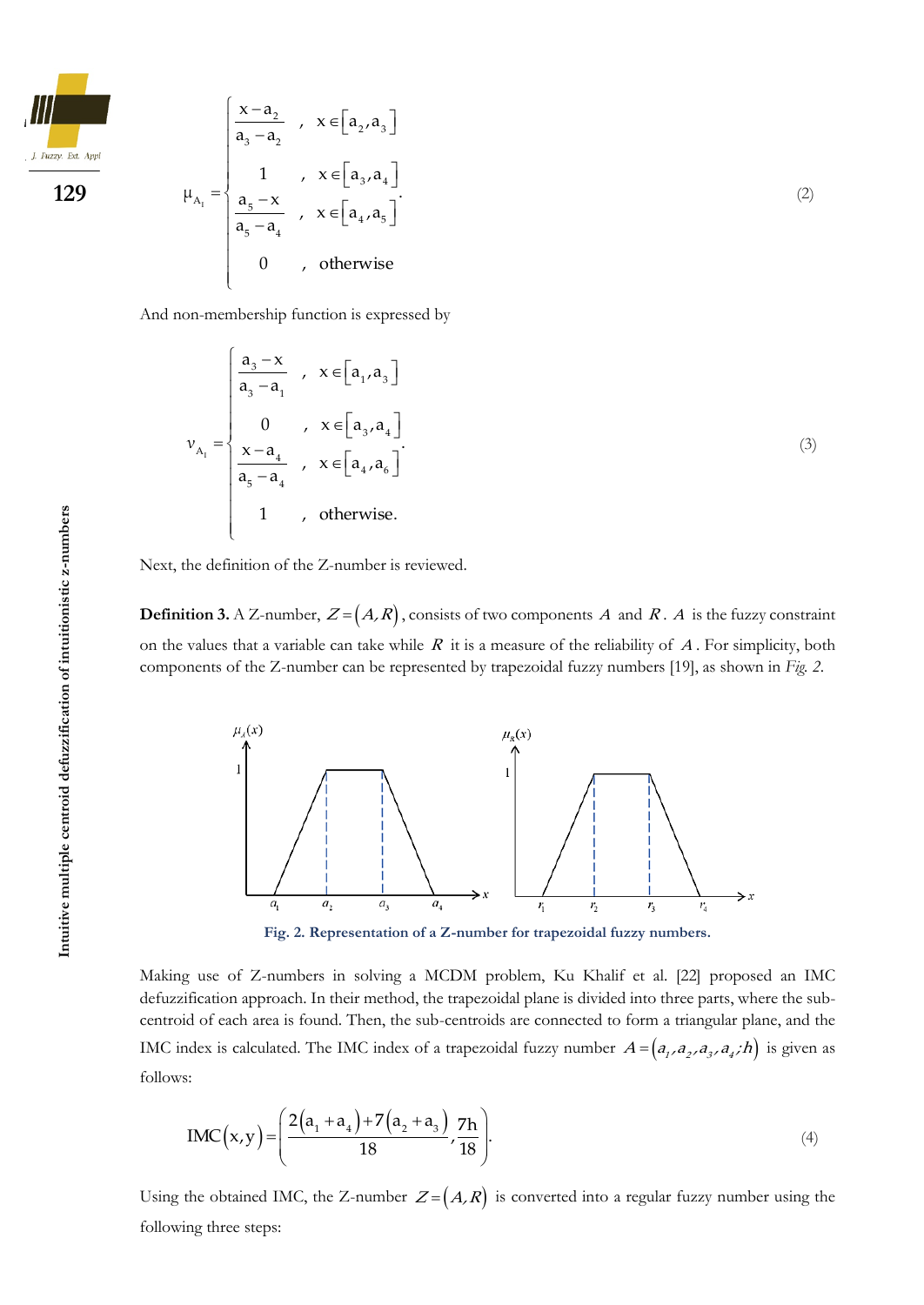**Step 1.** Convert  $R$  into a crisp number  $\sigma$ .

$$
\sigma = \frac{2(r_1 + r_4) + 7(r_2 + r_3)}{18}.
$$
\n(5)

**Step 2.** Add  $\sigma$  into  $A$ .

$$
Z^{\sigma} = \left\{ \left\langle x, \mu_{R^{\sigma}}(x) \right\rangle | \mu_{R^{\sigma}}(x) = \sigma \mu_{R}(x), x \in [0,1] \right\}.
$$
 (6)

**Step 3.** Convert  $Z^{\sigma}$  into a regular fuzzy number.

$$
Z' = \left\{ \left\langle x, \mu_{Z'}(x) \right\rangle | \mu_{Z'}(x) = \mu_A \left( \sqrt{\sigma} x \right), x \in [0, 1] \right\}. \tag{7}
$$

Combining the IFN and Z-number, Sari and Kahraman [23] defined the IZN  $Z_i = (A_i, R_i)$ , in which the components  $A_t$  and  $R_t$  are represented by trapezoidal and triangular fuzzy numbers, respectively, as shown in *Fig. 3*



In this paper, both components of IZN are represented by trapezoidal fuzzy numbers, following Zadeh's suggestion in [19]. Let  $Z_i = (A_i, R_i)$ , where  $A_i = (a_2, a_3, a_4, a_5, \delta_i, a_1, a_3, a_4, a_6, \eta_1)$ and  $R_I = (r_2, r_3, r_4, r_5, \delta_2; r_1, r_3, r_4, r_6, r_2)$ . Then,  $A_I$  and  $R_I$  are characterized by the membership and nonmembership functions defined in *Eq. (8)* and *Eq. (9)*, respectively.

nbership functions defined in Eq. (8) and Eq. (9), respectively.  
\n
$$
\mu_{A_1} = \begin{cases}\n\frac{x-a_2}{a_3-a_2}\delta_1, x \in [a_2,a_3] \\
\delta_1, x \in [a_3,a_4] \\
\frac{a_5-x}{a_5-a_4}\delta_1, x \in [a_4,a_5]\n\end{cases}, \quad v_{A_1} = \begin{cases}\n\frac{\eta_1 - 1}{a_3-a_1}x + \frac{a_3 - \eta_1 a_1}{a_3-a_1}, x \in [a_1,a_3] \\
\frac{\eta_1}{a_3-a_1}x + \frac{\eta_1 a_6 - a_4}{a_3-a_1}, x \in [a_4,a_6]\n\end{cases}
$$
\n
$$
\mu_{R_1} = \begin{cases}\n\frac{x-r_2}{r_3-r_2}\delta_2, x \in [r_2,r_3] \\
\frac{\delta_2}{r_3-r_2}\delta_2, x \in [r_3,r_4]\n\end{cases}, \quad v_{R_1} = \begin{cases}\n\frac{\eta_2 - 1}{r_3-r_1}x + \frac{r_3 - \eta_2 r_1}{r_3-r_1}, x \in [r_1,r_3] \\
\frac{r_5 - x}{r_5-r_4}\delta_2, x \in [r_4,r_5]\n\end{cases}
$$
\n
$$
\mu_{R_1} = \begin{cases}\n\frac{x-r_2}{r_5-r_4}\delta_2, x \in [r_4,r_5] \\
0, x \in [r_4,r_5]\n\end{cases}, \quad v_{R_1} = \begin{cases}\n\frac{\eta_2 - 1}{r_5-r_4}x + \frac{\eta_2 r_6 - r_4}{r_6-r_4}, x \in [r_4,r_6]\n\end{cases}
$$
\n
$$
\mu_{R_1} = \begin{cases}\n0, x \in [r_4,r_5] \\
0, x \in [r_4,r_5]\n\end{cases}
$$
\n
$$
\mu_{R_1} = \begin{cases}\n0, x \in [r_4,r_5] \\
0, x \in [r_4,r_5]\n\end{cases}
$$
\n
$$
\mu_{R_1} = \begin{cases}\n0, x \in [r_4,r_5] \\
0, x \in [r_4,r_5]\n\end{cases}
$$
\n
$$
\mu_{R_1} = \begin{
$$

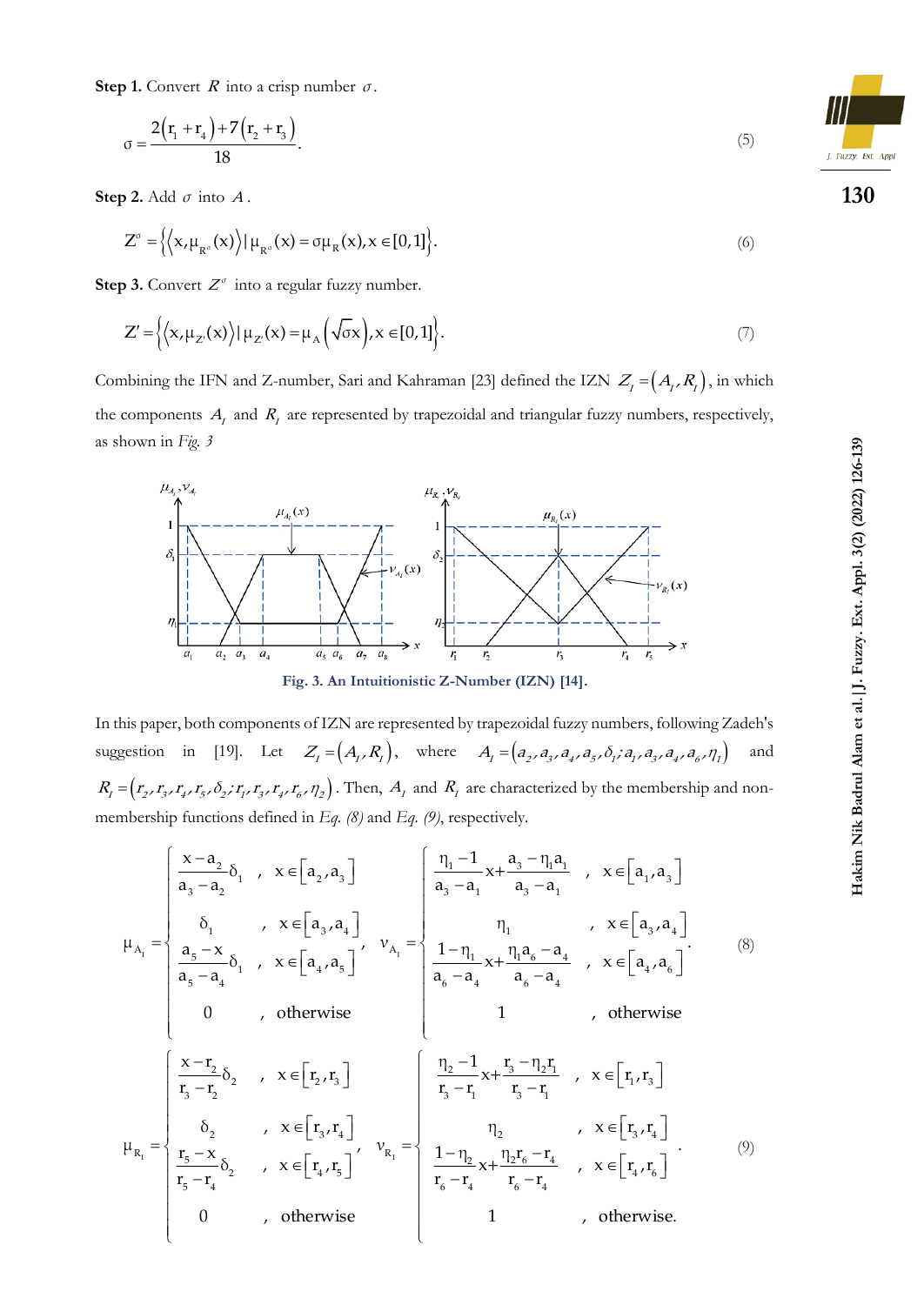

**131**

## **3 | Proposed Methodology**

This section proposes a methodology used in developing the MCDM model. The methodology consists of three phases, as shown in *Fig. 4*.



**Fig. 4. Proposed methodology.**

The IMCs defuzzification of IZN is proposed, considering both the membership and non-membership functions. The IMC defuzzification for the membership function of IZN is given by *Eq. (4)*. Hence, the main contribution of this paper is the development of the IMC defuzzification for the non-membership function of IZN.

#### **3.1 | IMC Index of Non-Membership Function of IZN**

Before the conversion method of IZN into a regular fuzzy number could be proposed, the IMC index of the non-membership function should be determined. For this purpose, consider a trapezoidal plane, then the IMC index can be developed using the following steps:

**Step 1.** Divide the trapezoidal plane into three areas. Hence, the sub-centroid for each area can be calculated using *Eq. (10)* to *(12)*.

$$
\alpha(x,y) = \left(r_1 + \frac{2}{3}(r_3 - r_1), \eta_2 + \frac{2}{3}(1 - \eta_2)\right).
$$
\n(10)

$$
\beta(x,y) = \left(\frac{r_3 + r_4}{2}, \eta_2 + \frac{1}{2}(1 - \eta_2)\right).
$$
\n(11)

$$
\gamma(x,y) = \left(r_4 + \frac{1}{3}(r_6 - r_4), \eta_2 + \frac{2}{3}(1 - \eta_2)\right).
$$
\n(12)

**Step 2.** Connect the sub-centroids  $\alpha$ ,  $\beta$  and  $\gamma$ . Hence, a triangular plane is formed, as shown in *Fig.* 5.



**Fig. 5. The triangular plane is formed by connecting the sub-centroids of three areas of non-membership function.**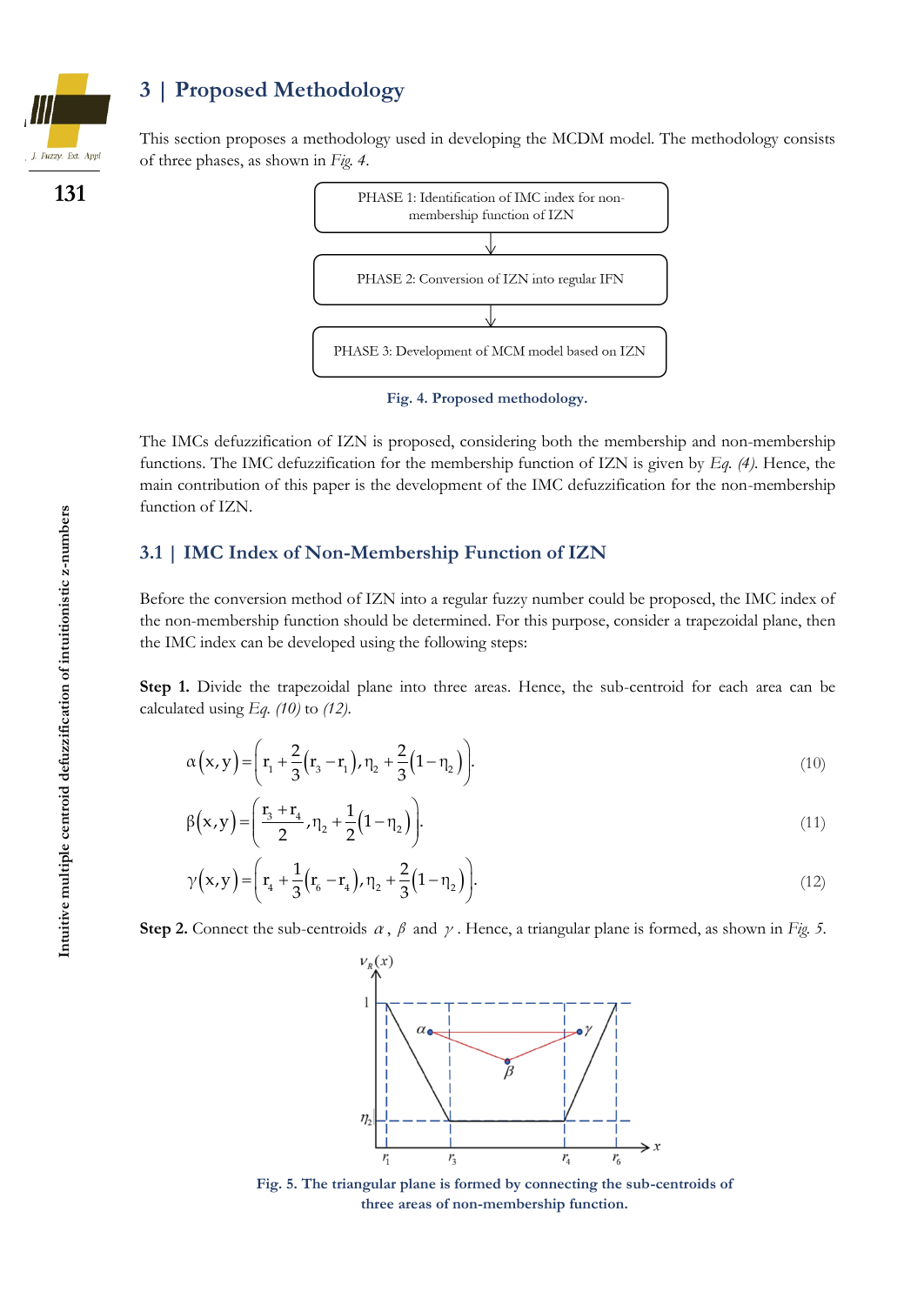Step 3. The centroid of the triangular plane is calculated by averaging the x- and y-ordinates of the sub-  
centroids 
$$
\alpha
$$
,  $\beta$  and  $\gamma$ . The IMC index is obtained as follows:  

$$
IMC(x,y) = \left(\frac{\alpha(x) + \beta(x) + \gamma(x)}{3}, \frac{\alpha(y) + \beta(y) + \gamma(y)}{3}\right) = \left(\frac{2(r_1 + r_6) + 7(r_3 + r_4)}{18}, \frac{n_2 + 11}{18}\right).
$$
(13)

#### **3.2 | Conversion of IZN into Regular IFNs**

Using the IMC indices for the membership and non-membership functions as obtained in *Eq. (4)* and *Eq. (13)*, respectively, the reliability components are converted into a crisp number for the purpose of converting the IZN into regular IFN. The conversion of the IZN,  $Z_I = (A_I, R_I)$  follows three steps below:

Step 1. Consider *Eq.* (4) and *Eq.* (13), convert *R<sub>I</sub>* into a crisp number 
$$
\sigma
$$
.  
\n
$$
\sigma = \frac{2(r_2 + r_5) + 7(r_3 + r_4)}{18} \times \frac{7\delta_2}{18} + \frac{2(r_1 + r_6) + 7(r_3 + r_4)}{18} \times \frac{n_2 + 11}{18}.
$$
\n(14)

**Step 2.** Add the weight  $\sigma$  to  $A<sub>I</sub>$ .

$$
\mathbf{p} \ \mathbf{2.} \ \text{Add the weight } \sigma \text{ to } A_I.
$$
\n
$$
Z_I^{\sigma} = \left\{ \left\langle \mathbf{x}, \mu_{\mathbb{R}^{\sigma}}(\mathbf{x}), \nu_{\mathbb{R}^{\sigma}}(\mathbf{x}) \right\rangle | \mu_{\mathbb{R}^{\sigma}}(\mathbf{x}) = \sigma \mu_{\mathbb{R}_I}(\mathbf{x}), \nu_{\mathbb{R}^{\sigma}}(\mathbf{x}) = \sigma \nu_{\mathbb{R}_I}(\mathbf{x}), \mathbf{x} \in [0,1] \right\}. \tag{15}
$$

**Theorem 1.**  $E_{A_i^{\sigma}}(x) = \sigma E_{A_i}(x)$ ,  $x \in X$  subject to  $\mu_{A_i^{\sigma}}(x) = \sigma \mu_{A_i}(x)$  and  $\nu_{A_i^{\sigma}}(x) = \sigma \nu_{A_i}(x)$ ,  $x \in X$ .

**Proof.**

$$
\begin{split}\n\mathbf{B}_{\mathbf{A}_{1}^{\sigma}}(\mathbf{x}) &= \left( a_{2}, a_{3}, a_{4}, a_{5}; \frac{2(r_{2} + r_{5}) + 7(r_{3} + r_{4})}{18} \times \frac{7\delta_{2}}{18} + \frac{2(r_{1} + r_{6}) + 7(r_{3} + r_{4})}{18} \times \frac{n_{2} + 11}{18}; \right. \\
&\left. a_{1}, a_{3}, a_{4}, a_{6}; \frac{2(r_{2} + r_{5}) + 7(r_{3} + r_{4})}{18} \times \frac{7\delta_{2}}{18} + \frac{2(r_{1} + r_{6}) + 7(r_{3} + r_{4})}{18} \times \frac{n_{2} + 11}{18} \right) \\
&= \left( a_{2}, a_{3}, a_{4}, a_{5}; \sigma; a_{1}, a_{3}, a_{4}, a_{6}; \sigma \right) \\
&= \sigma E_{\mathbf{A}_{1}}(\mathbf{x}).\n\end{split}
$$

$$
=\sigma E_{A_{I}}(x).
$$



**Fig. 6. Membershi**p **and non-membership functions of the weighted IZN.**

**Step 3.** Convert  $Z_i^{\sigma}$  into a regular IFN.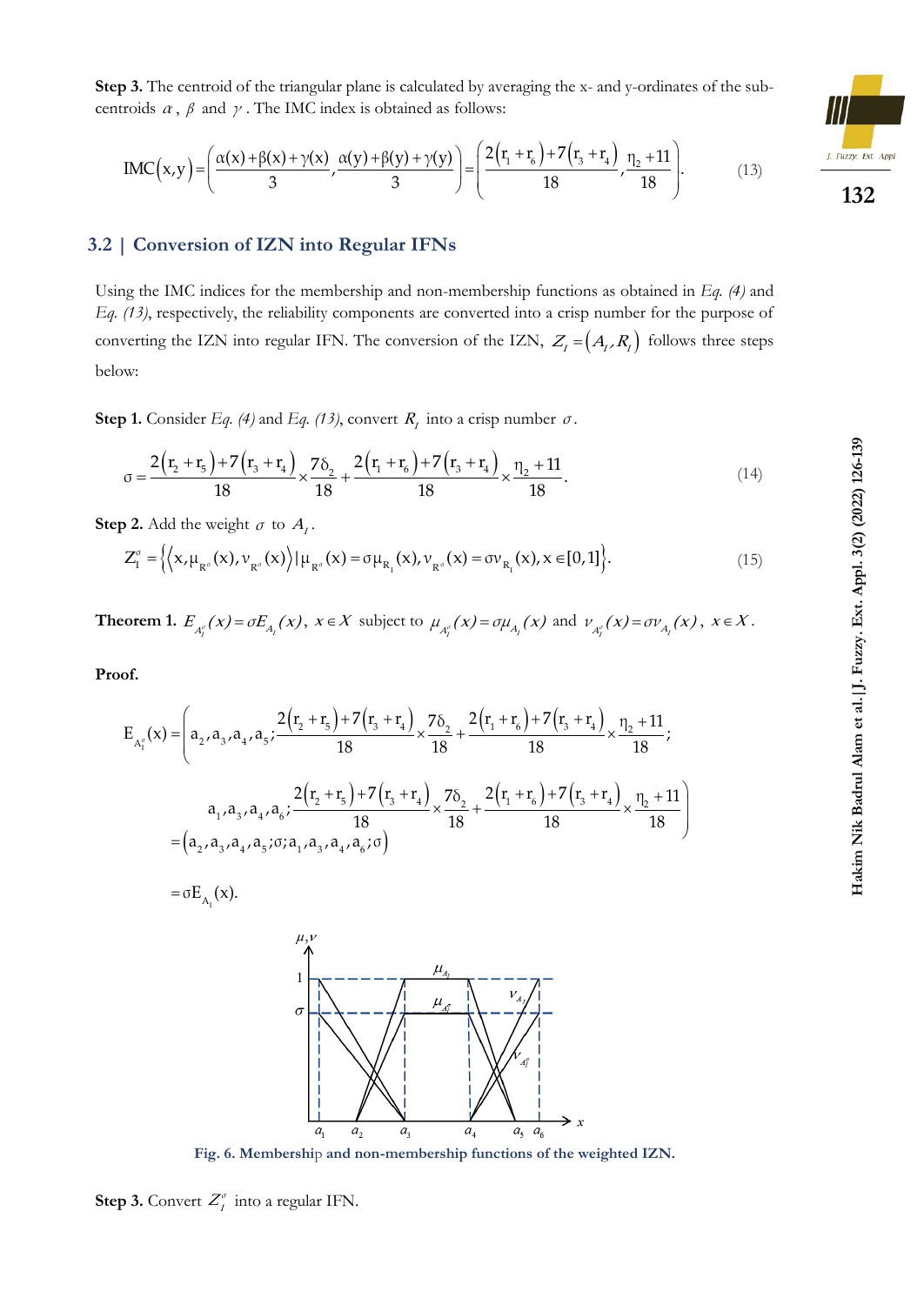$$
Z' = \left\{ \left\langle x, \mu_{Z}(x), \nu_{Z}(x) \right\rangle | \mu_{Z}(x) = \mu_{A_1} \left( \sqrt{\sigma} x \right), \nu_{Z}(x) = \nu_{A_1} \left( \sqrt{\sigma} x \right), x \in [0, 1] \right\}.
$$
 (16)

**Theorem 2.**  $E_z(x) = \sigma E_{A_z}(x)$ ,  $x \in \sqrt{\sigma X}$  subject to  $\mu_{Z}(x) = \mu_{A_z}(\sqrt{\sigma x})$  and  $\nu_{Z}(x) = \nu_{A_z}(\sqrt{\sigma x})$ ,  $x \in \sqrt{\sigma}X$ .

**Proof.**

**133**

Fuzzy, Ext. Anni

$$
\mathbf{f.}
$$
\n
$$
\mathbf{E}_{z'}(x) = \left( a_2, a_3, a_4, a_5; \sqrt{\frac{2(r_2 + r_5) + 7(r_3 + r_4)}{18} \times \frac{7\delta_2}{18} + \frac{2(r_1 + r_6) + 7(r_3 + r_4)}{18} \times \frac{n_2 + 11}{18}}; \frac{n_2 + 11}{18} \right)
$$
\n
$$
a_1, a_3, a_4, a_6; \sqrt{\frac{2(r_2 + r_5) + 7(r_3 + r_4)}{18} \times \frac{7\delta_2}{18} + \frac{2(r_1 + r_6) + 7(r_3 + r_4)}{18} \times \frac{n_2 + 110}{18}} \right)
$$
\n
$$
= \left( a_2, a_3, a_4, a_5; \sqrt{\sigma}; a_1, a_3, a_4, a_6; \sqrt{\sigma} \right)
$$
\n
$$
= \sigma \mathbf{E}_{A_1}(x).
$$

$$
=\sigma E_{A_{I}}(x).
$$



**Fig. 7. The IFN converted from IZN.**

**Theorem 3.**  $E_{Z}(x) = E_{A_{I}}(x)$ .

Proof. From *Theorem 1* and *Theorem 2*,  $E_{A_i^{\sigma}}(x) = \sigma E_{A_i}(x)$  and  $E_{Z}(x) = \sigma E_{A_i}(x)$ . Therefore,  $E_{Z}(x) = E_{A_{I}}(x)$ .

#### **3.3 | IZN-Based Decision-Making Model**

The advantages of IZN in handling uncertainty and vagueness, as discussed in the Introduction section, can be further highlighted in the implementation for solving an MCDM problem. In the previous subsection, a method of converting the IZN into regular IFN was proposed. Hence, using the proposed defuzzification method, a novel MCDM model can be developed. In this paper, the arithmetic averaging operator is used to aggregate the decision-maker's preferences in the form of IZN. Furthermore, a ranking function based on centroid is used to rank the alternatives. Finally, the MCDM method based on IZN is given as follows:

**Step 1.** The decision-makers preferences in linguistic variables are converted into trapezoidal IZN. For this model, the linguistic terms of the restriction and reliability components are given in *Table 1* and *Table 2*, respectively.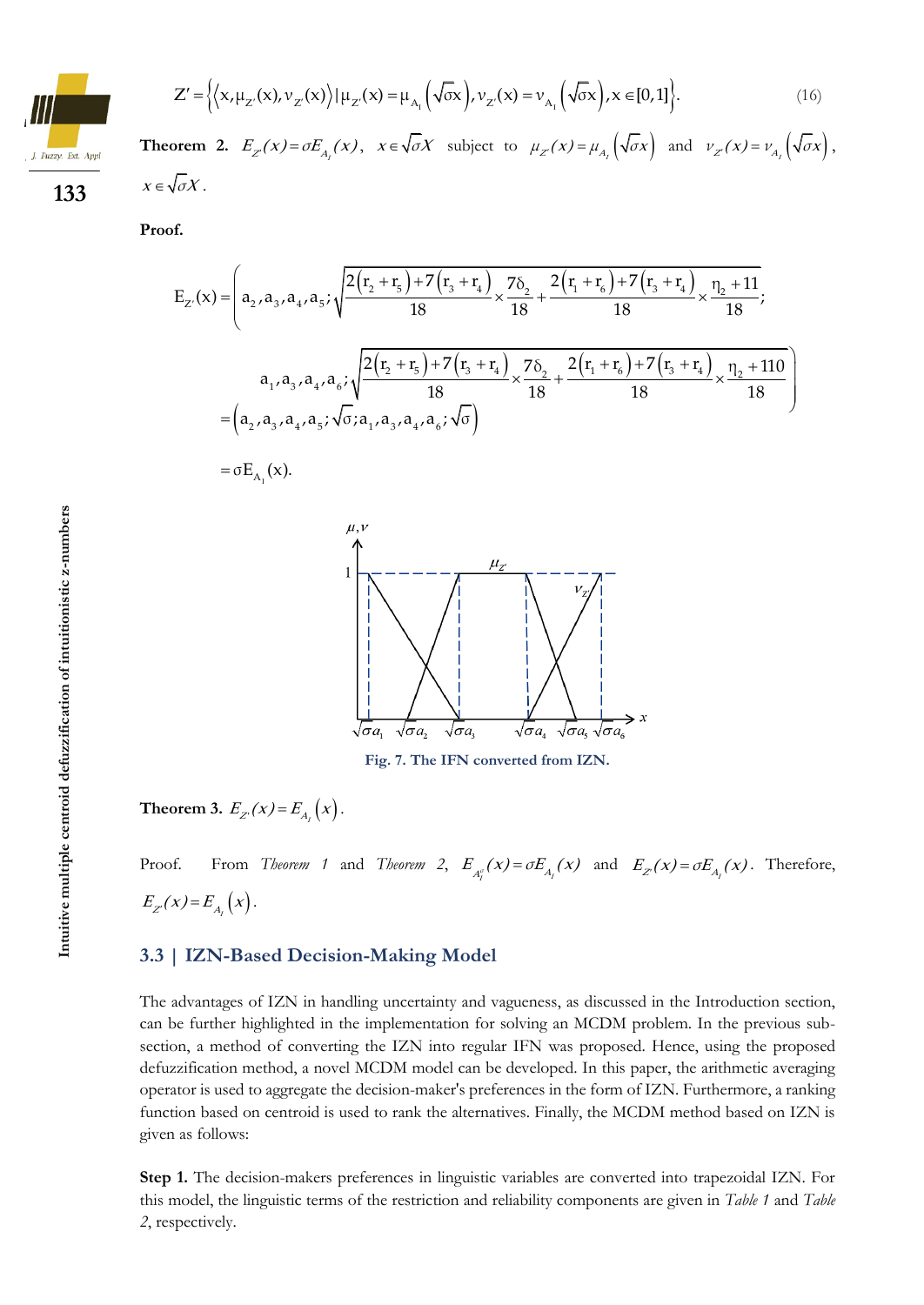#### **Table 1. IZN corresponds to linguistic terms for the restriction component.**

| <b>Linguistic Terms</b> | Trapezoidal IZN                                                         |
|-------------------------|-------------------------------------------------------------------------|
| Very Low (VL)           | $\langle (0.0, 0.0, 0.0, 0.0; 1), (0.0, 0.0, 0.0, 0.0; 0) \rangle$      |
| Low (L)                 | $\langle (0.0, 0.1, 0.2, 0.3, 1), (0.0, 0.1, 0.2, 0.3, 0) \rangle$      |
| Medium Low (ML)         | $\langle (0.1, 0.2, 0.3, 0.4, 1), (0.0, 0.2, 0.3, 0.5, 0) \rangle$      |
| Medium (M)              | $\langle (0.3, 0.4, 0.5, 0.6, 1), (0.2, 0.4, 0.5, 0.7, 0) \rangle$      |
| Medium High (MH)        | $\langle (0.5, 0.6, 0.7, 0.8, 1), (0.4, 0.6, 0.7, 0.9, 0) \rangle$      |
| High(H)                 | $\langle (0.7, 0.8, 0.9, 1.0; 1), (0.7, 0.8, 0.9, 1.0; 0) \rangle$      |
| Very High (VH)          | $\langle (1.0, 1.0, 1.0, 1.0, 1.0, 1), (1.0, 1.0, 1.0, 1.0, 0) \rangle$ |

**Table 2. IZN corresponds to linguistic terms for the reliability component.**

| <b>Linguistic Terms</b> | <b>Trapezoidal IZN</b>                                             |
|-------------------------|--------------------------------------------------------------------|
| Not Sure (NS)           | $\langle (0.0, 0.0, 0.0, 0.1; 1), (0.0, 0.0, 0.0, 0.1; 0) \rangle$ |
| Not Very Sure (NVS)     | $\langle (0.1, 0.2, 0.4, 0.5; 1), (0.1, 0.2, 0.4, 0.5; 0) \rangle$ |
| Sure $(S)$              | $\langle (0.5, 0.6, 0.8, 0.9; 1), (0.5, 0.6, 0.8, 0.9; 0) \rangle$ |
| Very Sure (VS)          | $\langle (0.9, 1.0, 1.0, 1.0, 1), (0.9, 1.0, 1.0, 1.0, 0) \rangle$ |

Step 2. Decision-makers' preferences in form of trapezoidal IZN are converted into the trapezoidal IFN using the defuzzification method proposed in Section 3.2.

**Step 3.** If there is more than one decision-maker involved, then all the decision-makers preferences are aggregated using the arithmetic averaging operator. Let  $n$  be the number of decision-makers, and then the arithmetic averaging operator is given in *Eq. (17).*

$$
\frac{1}{n} \sum_{k=1}^{n} (a_{k2}, a_{k3}, a_{k4}, a_{k5}, a_{k1}, a_{k2}, a_{k3}, a_{k6})
$$
\n
$$
= \left( \frac{\sum_{k=1}^{n} a_{k2}}{n}, \frac{\sum_{k=1}^{n} a_{k3}}{n}, \frac{\sum_{k=1}^{n} a_{k4}}{n}, \frac{\sum_{k=1}^{n} a_{k5}}{n}, \frac{\sum_{k=1}^{n} a_{k1}}{n}, \frac{\sum_{k=1}^{n} a_{k2}}{n}, \frac{\sum_{k=1}^{n} a_{k3}}{n}, \frac{\sum_{k=1}^{n} a_{k6}}{n} \right).
$$
\n(17)

**Step 4.** All criteria are aggregated using the arithmetic averaging operator for each alternative (in each row). If there are  $p$  criteria, then the aggregated trapezoidal IFN is given by,

$$
\frac{1}{p} \sum_{k=1}^{p} (a_{k2}, a_{k3}, a_{k4}, a_{k5}, a_{k1}, a_{k2}, a_{k3}, a_{k6})
$$
\n
$$
= \left( \frac{\sum_{k=1}^{p} a_{k2}}{p}, \frac{\sum_{k=1}^{p} a_{k3}}{p}, \frac{\sum_{k=1}^{p} a_{k4}}{p}, \frac{\sum_{k=1}^{p} a_{k5}}{p}, \frac{\sum_{k=1}^{p} a_{k1}}{p}, \frac{\sum_{k=1}^{p} a_{k2}}{p}, \frac{\sum_{k=1}^{p} a_{k3}}{p}, \frac{\sum_{k=1}^{p} a_{k6}}{p} \right).
$$
\n(18)

**Step 5.** The ranking of each alternative is calculated. For this purpose, the ranking function for trapezoidal IFN based on centroid [24] is used. Let  $I = (a_2, a_3, a_4, a_5, a_1, a_3, a_4, a_6)$  be a trapezoidal IFN, and then its ranking is given by,

$$
R(I) = \sqrt{\frac{1}{2} \left[ \tilde{x}_{\mu}(I) - \tilde{y}_{\mu}(I) \right]^2 + \frac{1}{2} \left[ \tilde{x}_{\nu}(I) - \tilde{y}_{\nu}(I) \right]^2}.
$$
 (19)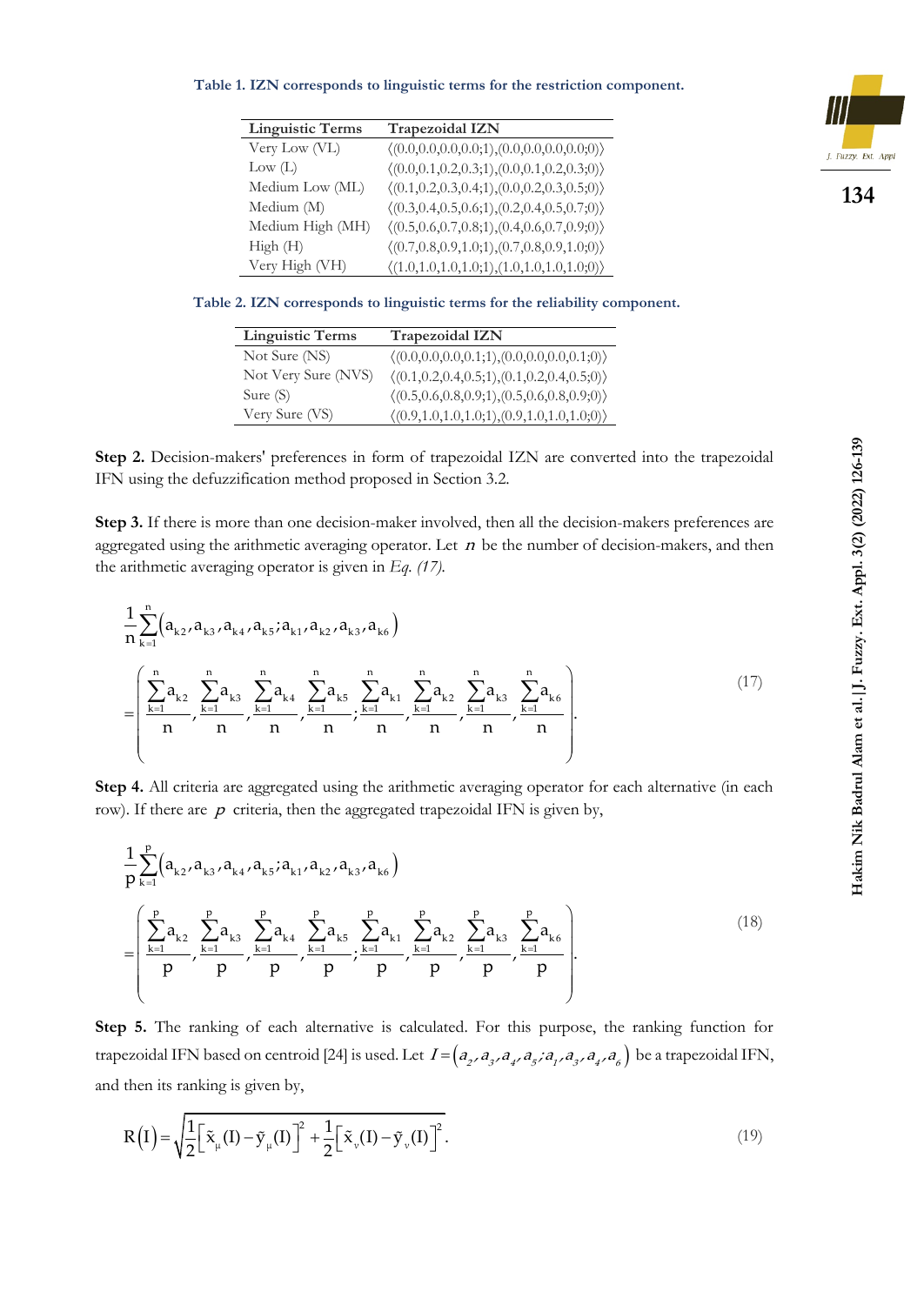

**135**

Where 
$$
\tilde{x}_{\mu}(I) = \frac{1}{3} \left( \frac{a_4^2 + a_5^2 - a_2^2 - a_3^2 - a_2 a_3 + a_4 a_5}{a_4 + a_5 - a_2 - a_3} \right), \qquad \tilde{x}_{\nu}(I) = \frac{1}{3} \left( \frac{2a_6^2 - 2a_1^2 + 2a_3^2 + 2a_4^2 + a_1 a_3 - a_4 a_6}{a_4 + a_6 - a_1 - a_3} \right),
$$

$$
\tilde{y}_{\mu}(I) = \frac{1}{3} \left( \frac{a_2 + 2a_3 - 2a_4 - a_5}{a_2 + a_3 - a_4 - a_5} \right) \text{ and } \tilde{y}_{\nu}(I) = \frac{1}{3} \left( \frac{2a_1 + a_3 - a_4 - 2a_6}{a_1 + a_3 - a_4 - a_6} \right).
$$

### **4 | Supplier Selection Problem**

A supplier selection problem is adopted from [25] to illustrate the implementation and advantages of IZNs in MCDM. The considered problem aims to select the best supplier in an automobile manufacturing company with five criteria: quality (C1), cost (C2), technological capability (C3), partnership (C4), and ontime delivery (C5). Six suppliers are considered as alternatives.

**Step 1.** Three decision-makers (experts) were requested to give preferences on all the criteria for each alternative. First, their preferences are presented in *Tables 3* to *5*. Then, the linguistic preferences are converted into trapezoidal IZN according to *Tables 1* to *2*.

| <b>Suppliers</b> | C <sub>1</sub> | C <sub>2</sub> | C <sub>3</sub> | C <sub>4</sub> | C5        |
|------------------|----------------|----------------|----------------|----------------|-----------|
| A1               | (VL, NVS)      | (ML, VS)       | (MH, S)        | (H, NVS)       | (MH, NS)  |
| A2               | (L, S)         | (MH, NVS)      | (M, NS)        | (H, VS)        | (M, NVS)  |
| A3               | (MH, NVS)      | (ML, S)        | (H, VS)        | (M, NVS)       | (VL, NVS) |
| A4               | (H, S)         | (H, NS)        | (MH, VS)       | (ML, NS)       | (VH, S)   |
| A <sub>5</sub>   | (M, NVS)       | (M, VS)        | (MH, NS)       | (H, NS)        | (VH, S)   |
| A6               | (ML, NS)       | (ML, NS)       | (H, S)         | (H, NVS)       | (L, S)    |

**Table 3. Linguistic preferences of Expert 1 [16].**

**Table 4. Linguistic preferences of Expert 2 [16].**

| <b>Suppliers</b> | C <sub>1</sub> | C <sub>2</sub> | C <sub>3</sub> | C4        | C <sub>5</sub> |
|------------------|----------------|----------------|----------------|-----------|----------------|
| A1               | (M, NVS)       | (ML, NS)       | (MH, S)        | (MH, NVS) | (H, VS)        |
| A2               | (MH, S)        | (M, S)         | (MH, NVS)      | (H, NS)   | (M, VS)        |
| A <sub>3</sub>   | (MH, NS)       | (M, VS)        | (H, NVS)       | (M, NVS)  | (MH, NVS)      |
| A4               | (MH, NVS)      | (L, NVS)       | (VH, NS)       | (M, NS)   | (ML, NS)       |
| A5               | (MH, VS)       | (VH, NS)       | (M, VS)        | (H, NS)   | (VH, NS)       |
| A6               | (H, NS)        | (H, NVS)       | (ML, NVS)      | (H, S)    | (MH, VS)       |

**Table 5. Linguistic preferences of Expert 3 [16].**

| <b>Suppliers</b> | C1       | C2        | C <sub>3</sub> | C4        | C <sub>5</sub> |
|------------------|----------|-----------|----------------|-----------|----------------|
| A1               | (MH, S)  | (M, S)    | (H, NVS)       | (M, NVS)  | (M, S)         |
| A <sub>2</sub>   | (H, NVS) | (MH, NVS) | (H, NS)        | (M, NS)   | (ML, NVS)      |
| A3               | (M, VS)  | (ML, NS)  | (H, S)         | (MH, S)   | (MH, NS)       |
| A4               | (MH, VS) | (VL, NS)  | (VH, S)        | (MH, S)   | (M, NS)        |
| A5               | (H, NVS) | (VH, NVS) | (ML, NS)       | (H, VS)   | (VH, NVS)      |
| A6               | (MH, S)  | (H, NS)   | (ML, NS)       | (VH, NVS) | (H, NS)        |

**Step 2.** Using the proposed IMC defuzzification of IZN as presented in Section 3.2, trapezoidal IZN is converted into trapezoidal IFN. *Table 6* shows the trapezoidal IFN obtained by defuzzifying Expert 1's preferences in the form of IZN. Then, the rest of the experts' preferences are defuzzified analogously.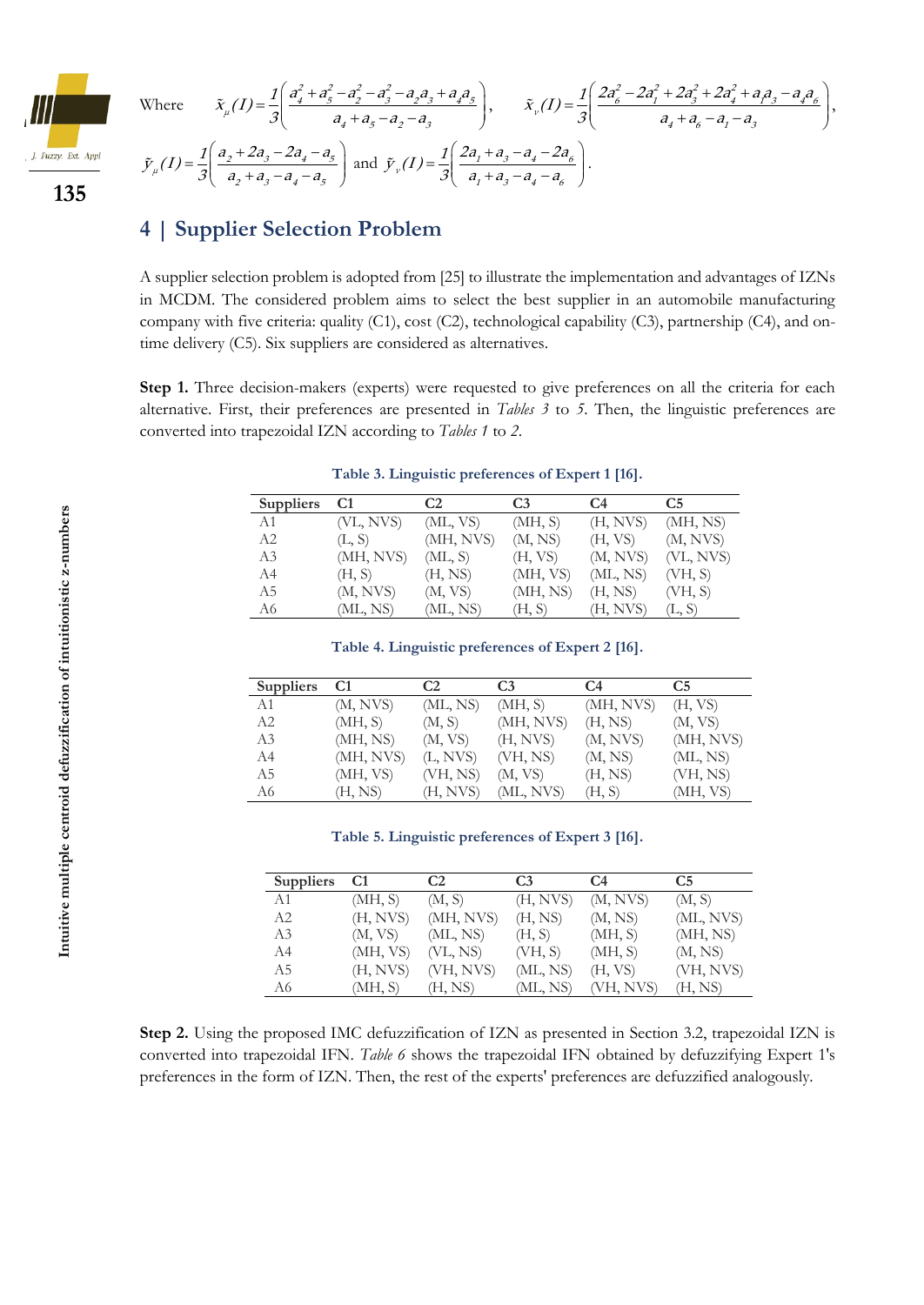**Table 6. Converted IFN of preferences for Expert 1.**

|          | C1                                                         | C2                                                         |          |
|----------|------------------------------------------------------------|------------------------------------------------------------|----------|
| A1       | $(0.000, 0.000, 0.000, 0.000; 0.000, 0.000, 0.000, 0.000)$ | $(0.099, 0.199, 0.298, 0.398; 0.000, 0.199, 0.298, 0.497)$ | .        |
| A2       | $(0.000, 0.084, 0.167, 0.251, 0.000, 0.084, 0.167, 0.251)$ | $(0.274, 0.329, 0.383, 0.438; 0.219, 0.329, 0.383, 0.493)$ | .        |
| A3       | $(0.274, 0.329, 0.383, 0.438; 0.219, 0.329, 0.383, 0.493)$ | $(0.084, 0.167, 0.251, 0.335; 0.000, 0.167, 0.251, 0.418)$ | .        |
| A4       | $(0.586, 0.669, 0.753, 0.837; 0.586, 0.669, 0.753, 0.837)$ | $(0.000, 0.000, 0.000, 0.000; 0.000, 0.000, 0.000, 0.000)$ | .        |
| A5       | $(0.164, 0.219, 0.274, 0.329; 0.110, 0.219, 0.274, 0.383)$ | $(0.298, 0.398, 0.497, 0.597; 0.199, 0.398, 0.497, 0.696)$ | .        |
| A6       | $(0.000, 0.000, 0.000, 0.000; 0.000, 0.000, 0.000, 0.000)$ | $(0.000, 0.000, 0.000, 0.000; 0.000, 0.000, 0.000, 0.000)$ | $\cdots$ |
|          | C <sub>3</sub>                                             | C4                                                         |          |
| $\cdots$ | $(0.418, 0.502, 0.586, 0.669; 0.335, 0.502, 0.586, 0.753)$ | $(0.383, 0.438, 0.493, 0.548; 0.383, 0.438, 0.493, 0.548)$ | $\cdots$ |
| .        | $(0.000, 0.000, 0.000, 0.000; 0.000, 0.000, 0.000, 0.000)$ | $(0.696, 0.796, 0.895, 0.994, 0.696, 0.796, 0.895, 0.994)$ | $\cdots$ |
| $\cdots$ | $(0.696, 0.796, 0.895, 0.994, 0.696, 0.796, 0.895, 0.994)$ | $(0.164, 0.219, 0.274, 0.329; 0.110, 0.219, 0.274, 0.383)$ | $\cdots$ |
| $\cdots$ | $(0.497, 0.597, 0.696, 0.796; 0.398, 0.597, 0.696, 0.895)$ | $(0.000, 0.000, 0.000, 0.000, 0.000, 0.000, 0.000, 0.000)$ | $\cdots$ |
| $\cdots$ | $(0.000, 0.000, 0.000, 0.000; 0.000, 0.000, 0.000, 0.000)$ | $(0.000, 0.000, 0.000, 0.000; 0.000, 0.000, 0.000, 0.000)$ | .        |
| $\ldots$ | $(0.586, 0.669, 0.753, 0.837; 0.586, 0.669, 0.753, 0.837)$ | $(0.383, 0.438, 0.493, 0.548; 0.383, 0.438, 0.493, 0.548)$ | .        |
|          | C <sub>5</sub>                                             |                                                            |          |
| $\cdots$ | $(0.000, 0.000, 0.000, 0.000; 0.000, 0.000, 0.000, 0.000)$ |                                                            |          |
| .        | $(0.274, 0.329, 0.383, 0.438; 0.219, 0.329, 0.383, 0.493)$ |                                                            |          |
| $\cdots$ | $(0.000, 0.000, 0.000, 0.000, 0.000, 0.000, 0.000, 0.000)$ |                                                            |          |
| $\cdots$ | $(0.837, 0.837, 0.837, 0.837, 0.837, 0.837, 0.837, 0.837)$ |                                                            |          |
| $\ldots$ | $(0.837, 0.837, 0.837, 0.837; 0.837, 0.837, 0.837, 0.837)$ |                                                            |          |
| .        | $(0.000, 0.084, 0.167, 0.251; 0.000, 0.084, 0.167, 0.251)$ |                                                            |          |

**Step 3.** Once the decision-maker's preferences have been converted into trapezoidal IFN, aggregation can be done to combine the preferences of all involved experts (3 experts). The aggregated trapezoidal IFN representing all the three experts are presented in *Table 7*.

**Table 7. Aggregated IFN of preferences for all experts.**

|          | C <sub>1</sub>                                             | C <sub>2</sub>                                             |          |
|----------|------------------------------------------------------------|------------------------------------------------------------|----------|
| A1       | $(0.194, 0.240, 0.287, 0.333; 0.148, 0.240, 0.287, 0.379)$ | $(0.117, 0.178, 0.239, 0.300; 0.056, 0.178, 0.239, 0.361)$ | .        |
| A2       | $(0.267, 0.341, 0.415, 0.489; 0.239, 0.341, 0.415, 0.517)$ | $(0.266, 0.331, 0.395, 0.459; 0.202, 0.331, 0.395, 0.459)$ | $\cdots$ |
| A3       | $(0.191, 0.242, 0.294, 0.345; 0.139, 0.242, 0.294, 0.396)$ | $(0.127, 0.188, 0.249, 0.310, 0.066, 0.188, 0.249, 0.371)$ | .        |
| A4       | $(0.452, 0.532, 0.611, 0.690; 0.401, 0.532, 0.611, 0.742)$ | $(0.000, 0.018, 0.037, 0.055; 0.000, 0.018, 0.037, 0.055)$ | $\cdots$ |
| A5       | $(0.348, 0.418, 0.488, 0.557; 0.297, 0.418, 0.488, 0.609)$ | $(0.282, 0.315, 0.348, 0.381; 0.249, 0.315, 0.348, 0.415)$ | .        |
| A6       | $(0.139, 0.167, 0.195, 0.223; 0.112, 0.167, 0.195, 0.251)$ | $(0.128, 0.146, 0.164, 0.183; 0.128, 0.146, 0.164, 0.183)$ | $\cdots$ |
|          | C <sub>3</sub>                                             | C4                                                         |          |
| $\cdots$ | $(0.407, 0.481, 0.555, 0.629; 0.351, 0.481, 0.555, 0.685)$ | $(0.274, 0.329, 0.383, 0.438; 0.237, 0.329, 0.383, 0.475)$ | .        |
| .        | $(0.091, 0.110, 0.128, 0.146; 0.073, 0.110, 0.128, 0.164)$ | $(0.232, 0.265, 0.298, 0.331; 0.232, 0.265, 0.298, 0.331)$ | .        |
| .        | $(0.555, 0.634, 0.714, 0.793; 0.555, 0.634, 0.714, 0.793)$ | $(0.249, 0.313, 0.378, 0.442; 0.185, 0.313, 0.378, 0.507)$ | .        |
| $\cdots$ | $(0.445, 0.478, 0.511, 0.544; 0.411, 0.478, 0.511, 0.577)$ | $(0.139, 0.167, 0.195, 0.223; 0.112, 0.167, 0.195, 0.251)$ | $\cdots$ |
| $\ldots$ | $(0.099, 0.133, 0.166, 0.199; 0.066, 0.133, 0.166, 0.232)$ | $(0.232, 0.265, 0.298, 0.331; 0.232, 0.265, 0.298, 0.331)$ | .        |
| $\cdots$ | $(0.213, 0.260, 0.306, 0.351; 0.195, 0.260, 0.306, 0.370)$ | $(0.506, 0.552, 0.598, 0.644; 0.506, 0.552, 0.598, 0.644)$ | .        |
|          | C <sub>5</sub>                                             |                                                            |          |
| .        | $(0.316, 0.377, 0.438, 0.499; 0.288, 0.377, 0.438, 0.527)$ |                                                            |          |
| .        | $(0.209, 0.279, 0.348, 0.418; 0.139, 0.279, 0.348, 0.488)$ |                                                            |          |
| .        | $(0.091, 0.110, 0.128, 0.146; 0.073, 0.110, 0.128, 0.164)$ |                                                            |          |
| .        | $(0.279, 0.279, 0.279, 0.279, 0.279, 0.279, 0.279, 0.279)$ |                                                            |          |
| .        | $(0.461, 0.461, 0.461, 0.461, 0.461, 0.461, 0.461, 0.461)$ |                                                            |          |
|          | (0.166,0.227,0.288,0.349;0.133,0.227,0.288,0.382)          |                                                            |          |

**Step 4.** Based on the aggregated IFN of preferences in *Table 7*, all the criteria preferences are aggregated for each alternative (in each row). Hence, the final aggregation result is shown in *Table 8* below.

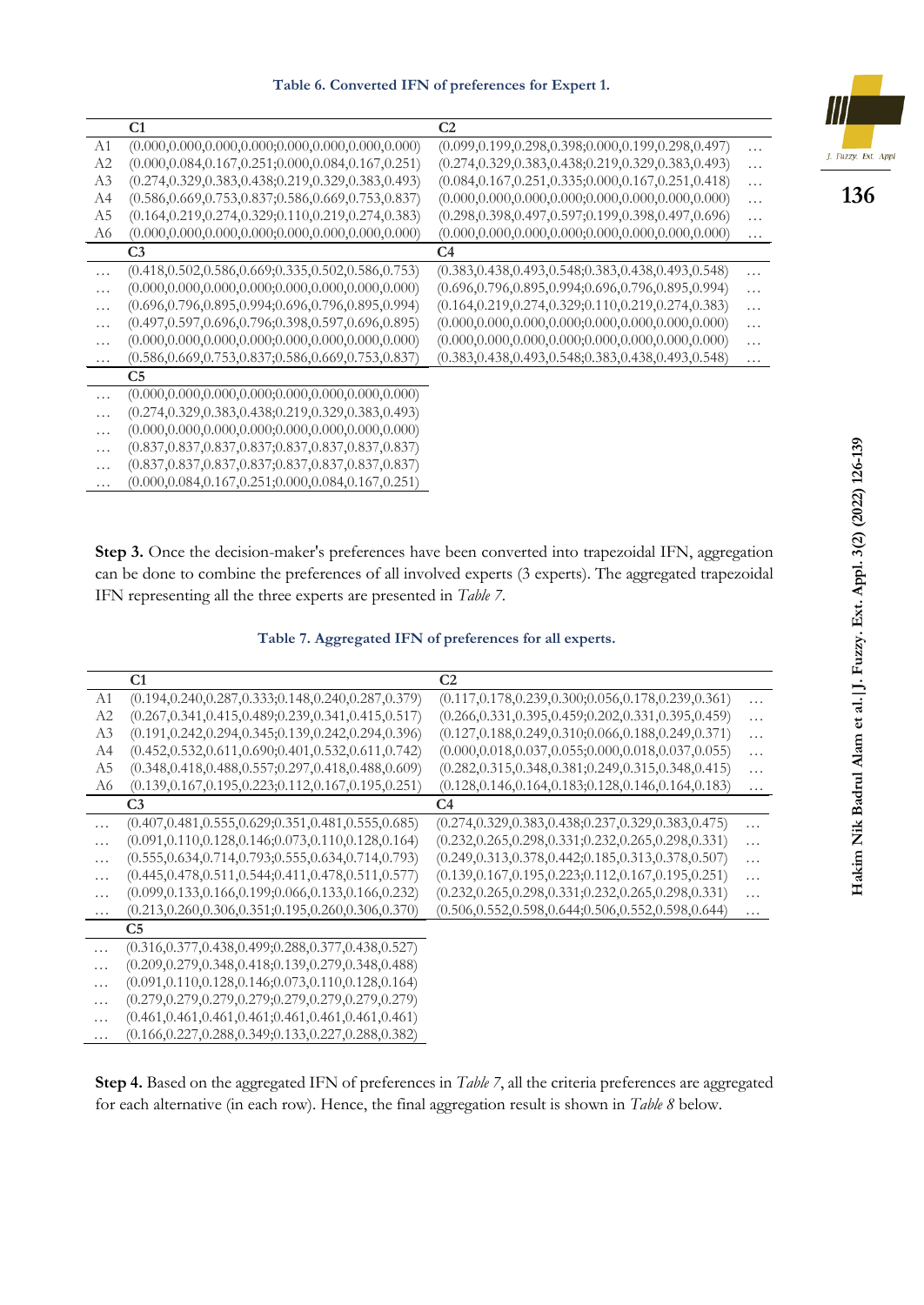

**Table 8. Final aggregation of experts' preferences for each alternative.**

| <b>Suppliers</b> | <b>Aggregated IFN</b>                                      |
|------------------|------------------------------------------------------------|
| A <sub>1</sub>   | $(0.261, 0.321, 0.380, 0.440; 0.216, 0.321, 0.380, 0.485)$ |
| A2               | $(0.213, 0.265, 0.317, 0.369; 0.177, 0.265, 0.317, 0.405)$ |
| A <sub>3</sub>   | $(0.243, 0.298, 0.352, 0.407; 0.204, 0.298, 0.352, 0.446)$ |
| A <sub>4</sub>   | $(0.263, 0.295, 0.326, 0.358; 0.241, 0.295, 0.326, 0.381)$ |
| A <sub>5</sub>   | $(0.285, 0.318, 0.352, 0.386; 0.261, 0.318, 0.352, 0.410)$ |
| A6               | $(0.230, 0.270, 0.310, 0.350; 0.215, 0.270, 0.310, 0.366)$ |

**Step 5.** Based on the final aggregation result in *Table 8*, the ranking function is evaluated using *Eq. (19)*. The ranking function value for each alternative is listed in *Table 9* below.

**Table 9. Final aggregation of experts' preferences for each alternative.**

| <b>Suppliers</b> | <b>Ranking Function</b> | <b>Ranking Order</b> |
|------------------|-------------------------|----------------------|
| A <sub>1</sub>   | 0.123685                |                      |
| A2               | 0.090099                |                      |
| A <sub>3</sub>   | 0.104851                | 5                    |
| A4               | 0.278681                | 2                    |
| A <sub>5</sub>   | 0.338737                |                      |
| A6               | 0.168720                |                      |

From the ranking function evaluated in the final step of the MCDM model, the Supplier  $A_5$  is ranked first while the supplier  $A_2$  is ranked last. The obtained ranking is  $A_2 \prec A_3 \prec A_1 \prec A_6 \prec A_4 \prec A_5$ , which  $A_i \prec A_j$  denotes that the ranking of alternative  $A_i$  is lower than  $A_j$ . Comparing this ranking order to the one obtained in [25]  $A_2 \prec A_1 \prec A_3 \prec A_6 \prec A_5 \prec A_4$ , there is a slight change in their order. This paper used IZN to describe the decision information while Z-numbers were used in [25]. IZN is believed to be able to better handle the uncertainty of the judgement as compared to the regular Z-numbers. Hence, this fact has become one of the factors which determine the final ranking order of alternatives.

## **5 | Conclusion**

A defuzzification method of IZN via the IMC method was proposed. The IZN has a better capability of handling uncertainty and vagueness as compared to the classical Z-numbers. This is because the restriction and reliability components of Z-numbers are characterized by both the membership and non-membership functions to highlight the uncertainties which arise due to the lack of information when preferences are made by decision-makers. The IMC method was used to defuzzify IZN into regular IFN due to its applicability and practicality in converting Z-numbers into regular fuzzy numbers, as discussed in the previous literature. A supplier selection problem was implemented to illustrate the proposed defuzzification approach. The limitation of this research is that the defuzzification of IZN may lead to a great loss of information since the preferences of decision-makers, which are initially in the form of IZN, are converted into regular IFN. Hence, a method of solving the MCDM problem without converting the IZN into any other form of fuzzy numbers should be developed in the future. The original decision information should be kept as IZN throughout the decision-making process, and a magnitude-based ranking method is suggested to be used for ranking the alternatives. This will avoid the loss of information. Hence, the advantages of IZN in handling uncertainty can be better highlighted.

### **Acknowledgements**

The authors would like to thank Universiti Malaysia Pahang and the Ministry of Higher Education Malaysia for supporting this research.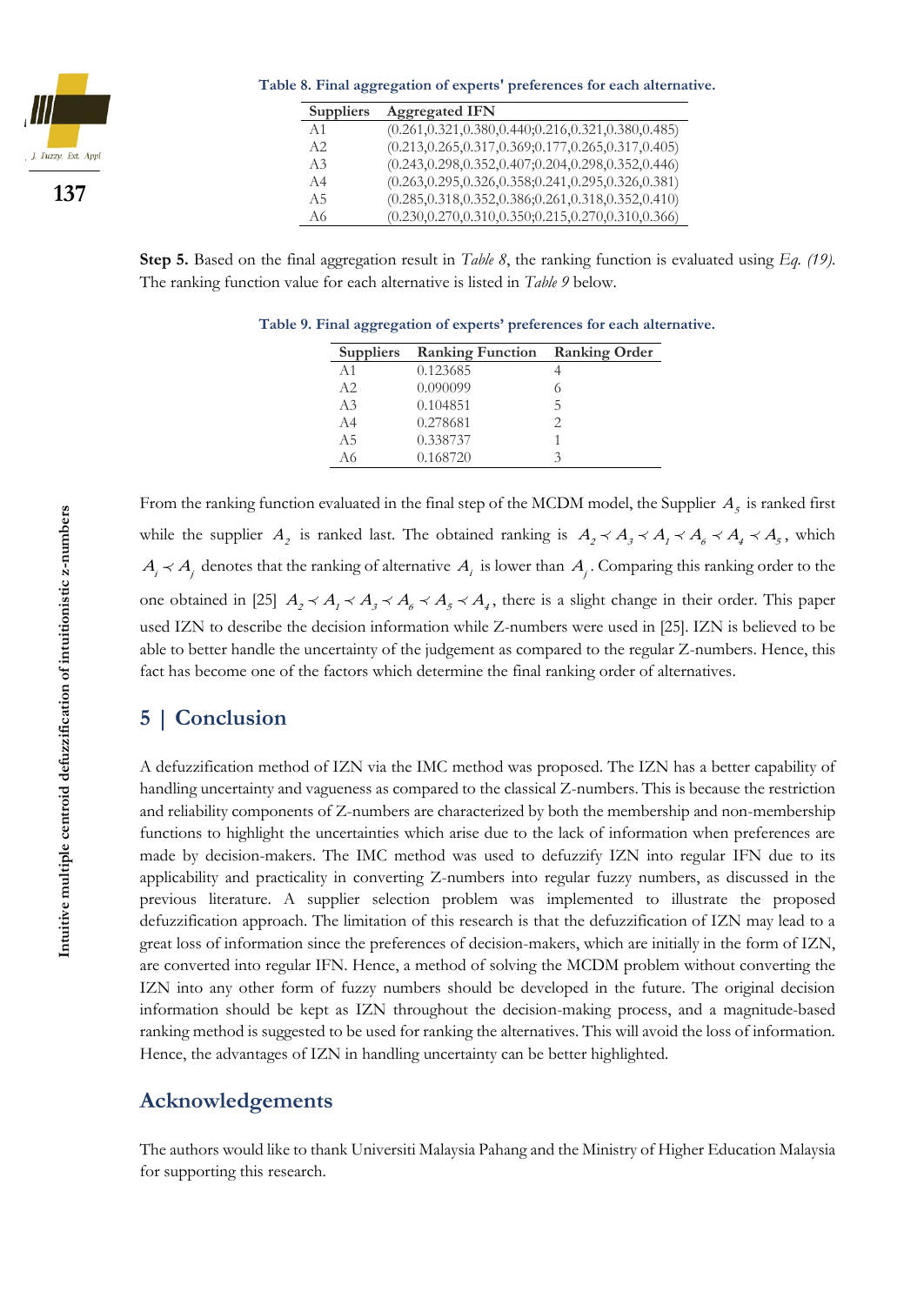### **Funding**

This research paper is supported financially by Fundamental Research Grant Scheme under the Ministry of Higher Education Malaysia FRGS/1/2019/STG06/UMP/02/9.

## **Conflicts of Interest**

All co-authors have seen and agree with the contents of the manuscript, and there is no financial interest to report. In addition, the authors certified that the submission is original work and is not under review at any other publication.

## **References**

- Aliev, R. A. (2013). Uncertain preferences and imperfect information in decision making. In *fundamentals of the fuzzy logic-based generalized theory of decisions* (pp. 89-125). Springer, Berlin, Heidelberg.
- Aliev, R. A., Guirimov, B. G., Huseynov, O. H., & Aliyev, R. R. (2021). A consistency-driven approach to construction of Z-number-valued pairwise comparison matrices. *Iranian journal of fuzzy systems*, *18*(4), 37-49.
- [3] Sirbiladze, G. (2021). New view of fuzzy aggregations. part I: general information structure for decision-making models. *Journal of fuzzy extension and applications*, *2*(2), 130-143.
- Zadeh, L. A. (1965). Fuzzy sets. *Information and control*, *8*(3), 338-353.
- Bellman, R. E., & Zadeh, L. A. (1970). Decision-making in a fuzzy environment. *Management science*, *17*(4), B-141[. https://doi.org/10.1287/mnsc.17.4.B141](https://doi.org/10.1287/mnsc.17.4.B141)
- [6] Zadeh, L. A. (1975). The concept of a linguistic variable and its application to approximate reasoning—I. *Information sciences*, *8*(3), 199-249.
- [7] Zadeh, L. A. (1975). The concept of a linguistic variable and its application to approximate reasoning-III. *Information sciences*, *9*(1), 43-80.
- Dubois, D., & Prade, H. (1978). Operations on fuzzy numbers. *International journal of systems science*, *9*(6), 613-626.
- Chen, S. J., & Hwang, C. L. (1992). Fuzzy multiple attribute decision making methods. In *fuzzy multiple attribute decision making* (pp. 289-486). Springer, Berlin, Heidelberg.
- Chang, D. Y. (1996). Applications of the extent analysis method on fuzzy AHP. *European journal of operational research*, *95*(3), 649-655.
- Bhattacharya, J. (2021). Some results on certain properties of intuitionistic fuzzy sets. *Journal of fuzzy extension and applications*, *2*(4), 377-387.
- Atanassov, K. T. (1986). Intuitionistic fuzzy set. *Fuzzy sets and systems*, *20*, 87–97.
- [13] Xue, Y., & Deng, Y. (2021). Decision making under measure-based granular uncertainty with intuitionistic fuzzy sets. *Applied intelligence*, *51*(8), 6224-6233.
- [14] Husain, S., Ahmad, Y., & Alam, M. A. (2012). A study on the role of intuitionistic fuzzy set in decision making problems. *International journal of computer applications*, *48*(0975-888), 35-41.
- [15] Rahman, A. U., Ahmad, M. R., Saeed, M., Ahsan, M., Arshad, M., & Ihsan, M. (2020). A study on fundamentals of refined intuitionistic fuzzy set with some properties. *Journal of fuzzy extension and applications*, *1*(4), 279-292.
- [16] Gautam, S. S., & Singh, S. R. (2016). TOPSIS for multi criteria decision making in intuitionistic fuzzy environment. *International journal of computer applications*, *156*(8), 42-49.
- Wang, C. H., & Wang, J. Q. (2016). A multi-criteria decision-making method based on triangular intuitionistic fuzzy preference information. *Intelligent automation & soft computing*, *22*(3), 473-482.
- [18] Kaur, P. (2014). Selection of vendor based on intuitionistic fuzzy analytical hierarchy process. *Advances in operations research*, *2014*.
- Zadeh, L. A. (2011). A note on Z-numbers. *Information sciences*, *181*(14), 2923-2932.
- [20] Kang, B., Wei, D., Li, Y., & Deng, Y. (2012). A method of converting Z-number to classical fuzzy number. *Journal of information &computational science*, *9*(3), 703-709.